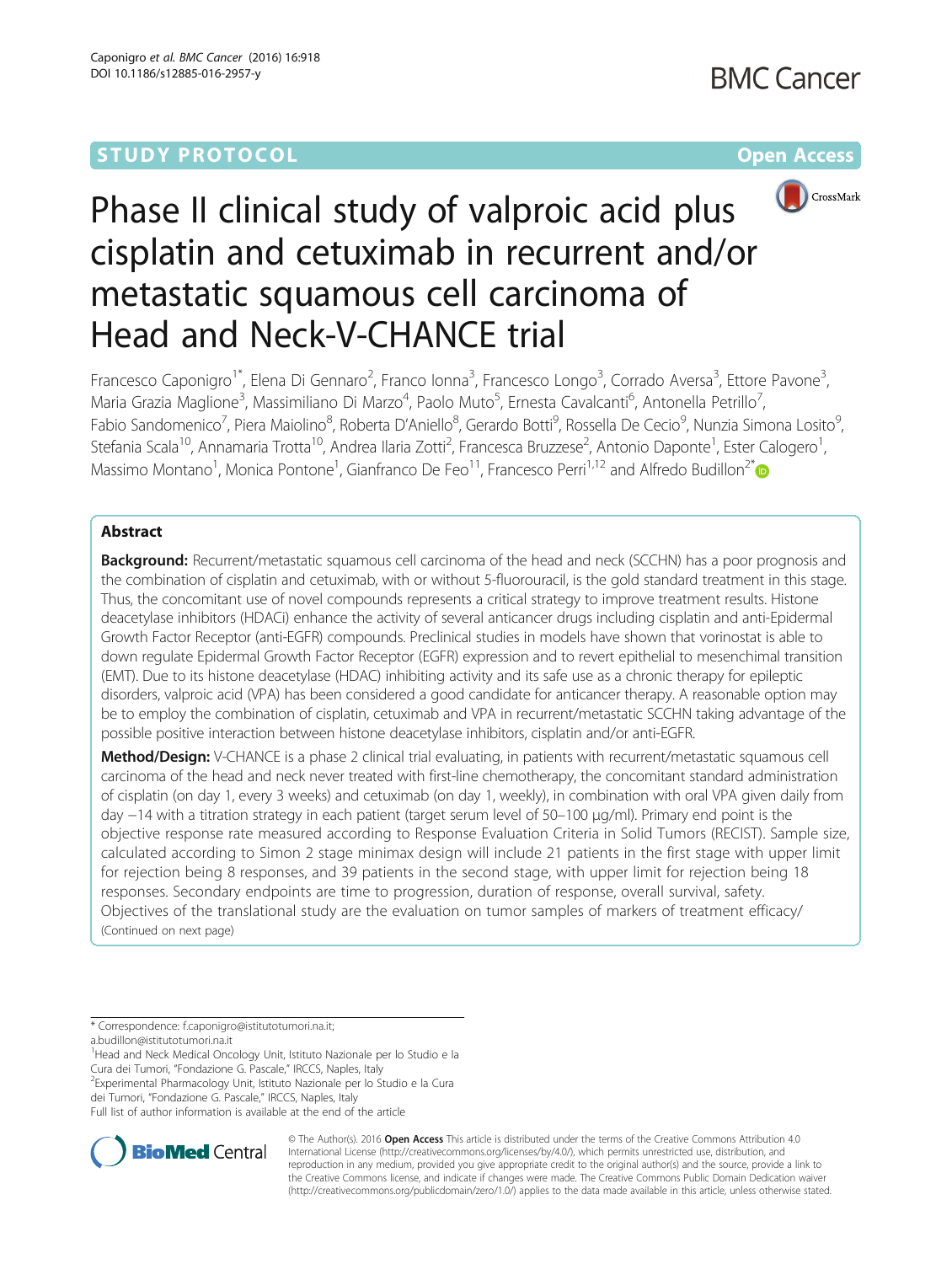#### (Continued from previous page)

resistance (i.e. γH2AX, p21/WAF, RAD51, XRCC1, EGFR, p-EGFR, Ki-67) and specific markers of VPA HDAC inhibitory activity (histones and proteins acetylation, Histone deacetylase isoforms) as well as valproate test, histones and proteins acetylation of peripheral blood mononuclear cell, tested on blood samples at baseline and at different time points during treatment.

**Discussion:** Overall, this study could provide a less toxic and more effective first-line chemotherapy regimen in patients with recurrent/metastatic squamous cell carcinoma of the head and neck by demonstrating the feasibility and efficacy of cisplatin/cetuximab plus valproic acid. Moreover, correlative studies could help to identify responder patients, and will add insights in the mechanism of the synergistic interaction between these agents.

EudraCT Number: 2014-001523-69

**Trial registration:** ClinicalTrials.gov number, [NCT02624128](https://clinicaltrials.gov/ct2/show/NCT02624128?term=v-chance&rank=1)

Keywords: Cetuximab, Cisplatin, Head and Neck cancer, Histone deacetylase inhibitor, Valproic acid

#### Background

# Histone deacetylases inhibitors (HDACi) as anticancer agents

Epigenetic alterations, such as hypoacetylation of histones, play an important role in initiation and progression of several cancers, including squamous cell carcinoma of the head and neck (SCCHN). Since epigenetic alterations are dynamic and generally reversible, epigenetic manipulation has emerged as an attractive novel anticancer treatment. Histone Deacetylase inhibitors (HDACi) are emerging epigenetic antitumor agents [[1\]](#page-8-0). A large number of HDACi are currently in clinical development as anticancer agents, and three (vorinostat, romidepsin and belinostat) have been approved by the US FDA for the treatment of cutaneous T-cell lymphoma  $\begin{bmatrix} 2, & 3 \end{bmatrix}$ while panobinostat is the first HDAC inhibitor approved to treat multiple myeloma in combination with the proteasome inhibitor bortezomib and dexamethasone, in patients who have received at least two prior standard therapies.<sup>2</sup> Our group and many others have demonstrated the synergistic antitumor activity of HDACi in combination with several chemotherapeutics and molecular targeted agents, including cisplatin and anti-epidermal growth factor receptor (EGFR) agents [\[4](#page-8-0)–[7](#page-8-0)]. In details, we have recently demonstrated that the HDACi vorinostat, in combination with the EGFR-tyrosine kinase inhibitor gefitinib, induced synergistic inhibition of proliferation, migration and invasion as well as induction of apoptosis, in preclinical models of SCCHN, including cancer cell lines resistant to gefitinib and characterized by mesenchymal markers and phenotype. The mechanism of the synergistic interaction is related to the ability of vorinostat to modulate the expression and the activity of ErbB receptors (EGFR, ErbB2 and ErbB3) and to reverse the epithelial mesenchymal transition (EMT) in gefitinib-resistant cells [[5\]](#page-8-0).

#### Valproic acid: preclinical and clinical studies

Valproic acid (VPA), an anticonvulsant clinically effective also as a mood stabilizer in the treatment of maniac depression (bipolar affective disorder) has HDAC inhibitory activity and anticancer properties with good safety profile compared with other HDACi [[8, 9\]](#page-8-0).

The recommended values of serum concentrations for epilepsy treatment are in the 50–100 μg/ml range. Phase-1/2 studies in several malignancies showed that VPA, either as a monotherapy or in combination with other agents, was well tolerated with some encouraging responses. In monotherapy at oral doses between 20 and 60 mg/kg VPA inhibit deacetylase activity in solid tumors [[10](#page-8-0)]. VPA oral doses of 30 mg/kg daily in combination with the demethylating agent hydralazine, doxorubicin and cyclophosphamide, as neoadjuvant therapy in locally advanced breast cancer patients, was safe and tumor responses appeared higher as compared with historical controls; HDAC inhibition was demonstrated in the peripheral blood of the patients, with a mean plasma concentration of 87.5 μg/ml [[11\]](#page-8-0). In another phase I/II trial, VPA in combination with chemotherapy (FEC100) for patients with solid tumors, demonstrated a maximum tolerated dose (MTD) of 140 mg/kg/day with nine patients achieving a partial response. During the second part of the study, a disease-specific cohort breast cancer patients were treated with VPA 120 mg/ kg/day plus FEC100 regimen; 9 out of 14 patients responded and somnolence was the most noted VPArelated adverse effect [[12\]](#page-8-0). Notably, VPA crosses the blood–brain barrier, and can be safely utilized for long time frames. All the above characteristics point to VPA as an appealing drug for clinical studies.

VPA is one of the most studied HDACi in combination therapy with platinum-based drugs in many cancer cell models including SCCHN [[8](#page-8-0)]. Currently valproate is being evaluated in combination with cisplatin in a phase 2 clinical trial in refractory and recurrent mesothelioma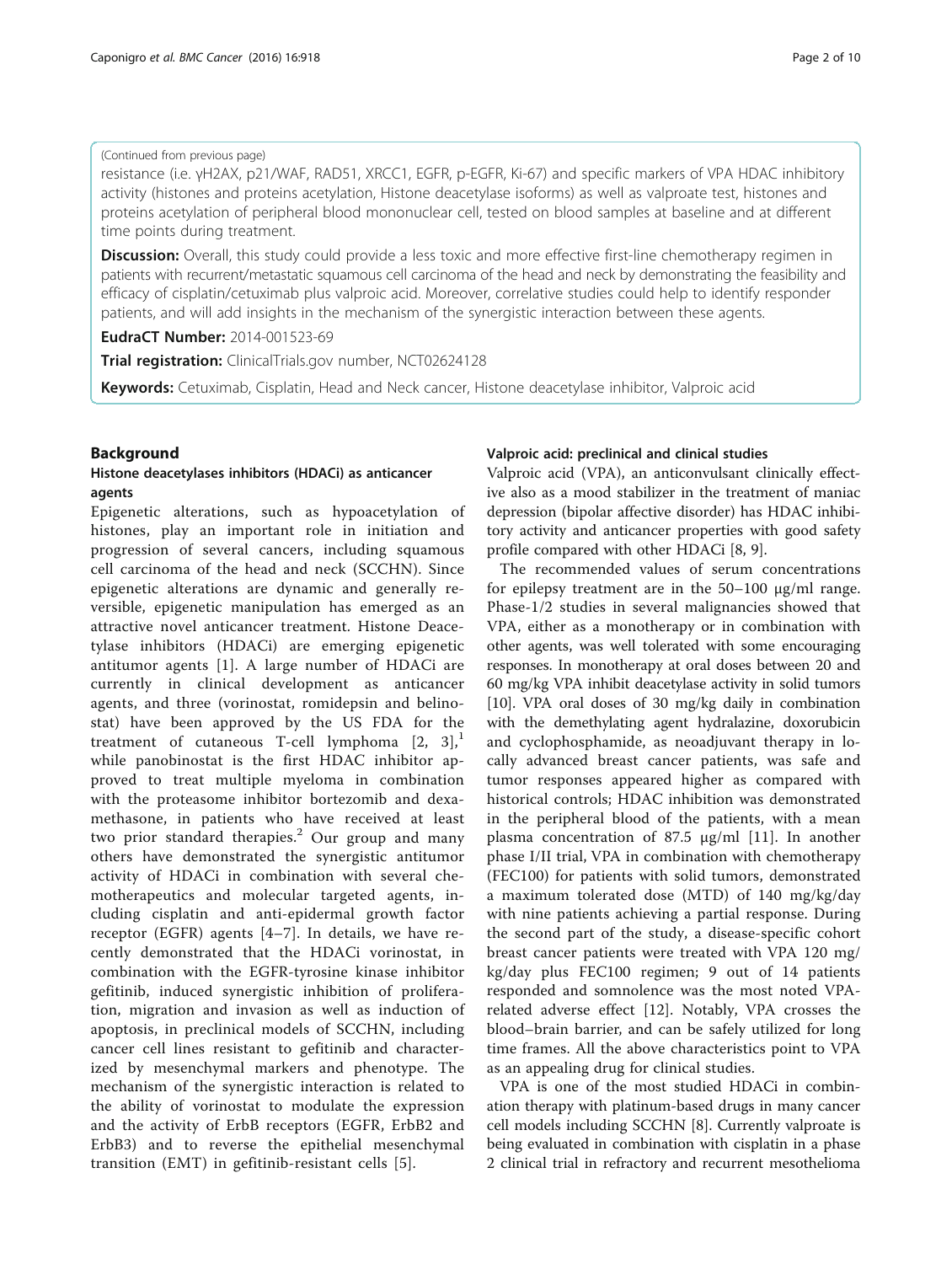patients [\[13](#page-8-0)]. We have recently launched a Phase ½ clinical study of VPA in combination with capecitabine and short-course radiotherapy as preoperative treatment in locally advanced rectal cancer patients (EudraCT Number: 2012-002831-28) [[14\]](#page-8-0).

#### VPA safety and cardiac toxicity

Common toxicities demonstrated by almost all HDAC inhibitors including thrombocytopenia, neutropenia, diarrhea, nausea, vomiting and fatigue, were not reported for VPA treatment, being somnolence the only dose-limiting adverse effect. Several additional mild and transient side effects were described for VPA but most of them were related with its chronic use [[15](#page-8-0)]. In details, weight gain, changes in serum triglycerides, cholesterol and fast glucose were described, as well as some dermatological effects such as stomatitis, cutaneous leukocytoclastic vasculitis and psoriasis-like eruption. Due to its direct neurological action some rare neurological side effects were also reported including encephalopathy, VPA-induced parkinsonism, and hyperammonemia in the absence of liver failure. Hepatotoxicity has been also reported particularly in young children and in the presence of hepatic disorders. Finally, one study reported the increased risk of aplastic anemia after the use of VPA, but opposite evidences reported VPA as a potent activator of erythropoiesis in epileptic patients.

Extensive studies have been performed to determine whether HDAC inhibitors are associated with cardiac toxicities [\[2](#page-8-0), [16](#page-8-0)–[19\]](#page-8-0). In a phase I trial of VPA in combination with epirubicin, a grade 2 QTc prolongation was reported in eight patients (18%), and a grade 3 QTc prolongation was seen in two patients (5%); these events occurred predominantly on day 1 of VPA treatment. QTc prolongations were associated with serum potassium levels less than 4.0 mmol/L and were resolved in all patients with appropriate potassium and magnesium supplementation [[20\]](#page-8-0).

#### Rationale

# Combination of an HDAC inhibitor with anti EGFR agent and platinum derivatives in SCCHN

SCCHN accounts for 6–7% of all malignancies, representing the fifth most common tumor worldwide. About 50% of the patients who have been treated for an early stage or a locally advanced disease, will experience a recurrent and/or metastatic disease. Albeit several therapy improvements have been registered in the last years, the prognosis of patients with recurrent/metastatic disease remains poor, particularly for those with the traditional risk factors of tobacco and/or alcohol use as compared with patients with human papilloma virus (HPV)-driven disease. The application of targeted therapeutics in SCCHN has been disappointing to date as compared to other cancer types. A number of additional therapeutic targets have been proposed for SCCHN based on recent genomic discovery studies and preclinical studies but none have been confirmed so far in clinical studies [[21\]](#page-8-0). Cisplatin is the mainstay of combinatory treatment for several solid tumors, including unresectable and recurrent/metastatic SCCHN. This drug is often associated with the antimetabolite 5-fluorouracil (5FU), showing a good anti-cancer response but also many toxic effects as well as treatment-resistance. Overexpression of EGFR and of its ligands TGF-α or EGF has been observed in about 90% of SCCHN specimens, with the exception of HPV-positive tumors, and correlates with poor disease-free and overall survival, an increased risk of disease recurrence and metastasis, and resistance to chemotherapy, including cisplatin, and radiotherapy [[22](#page-8-0)]. Interestingly, it was previously reported that EGFR over-expression has an important role in the induction of resistance to cisplatin treatment. In details, it has been demonstrated that tumor cells treated with cisplatin show increased EGFR activation which can be considered a survival response to the treatment [[23\]](#page-8-0).

Therefore, EGFR is considered to be an excellent target for this disease, and the anti-EGFR monoclonal antibody cetuximab (CTX), although yielding only modest clinical activity in monotherapy, is the only targeted therapy approved for the treatment of SCCHN in patients with locally advanced tumors in association with radiotherapy and in patients with recurrent or metastatic disease in combination with cisplatin-based chemotherapy [[22, 24](#page-8-0)–[26](#page-8-0)].

In addition, the transdifferentiation of epithelial cells into mesenchymal cells, known as EMT, a key process required during embryonic development and associated with the development of invasive cancer [[27\]](#page-8-0), seems also to play a role in the resistance to EGFR TKIs in several tumors, including SCCHN [[28](#page-8-0)]. Moreover, a mesenchymalenriched subtype represents a distinct type of SCCHN with a defined recurrence-free survival prognosis.

Our group and many others have demonstrated the synergistic antitumor activity of HDACi in combination with a large number of structurally different anticancer agents, among which cisplatin and anti-EGFR agents [[4](#page-8-0)–[7\]](#page-8-0). Our group has recently demonstrated that the HDACi vorinostat, in combination with the EGFR-tyrosine kinase inhibitor gefitinib, induced synergistic inhibition of proliferation, migration and invasion as well as induction of apoptosis, in preclinical models of SCCHN and NSCLC, including cancer cell lines resistant to gefitinib and characterized by mesenchymal markers and phenotype. The mechanism of the synergistic interaction is related to the ability of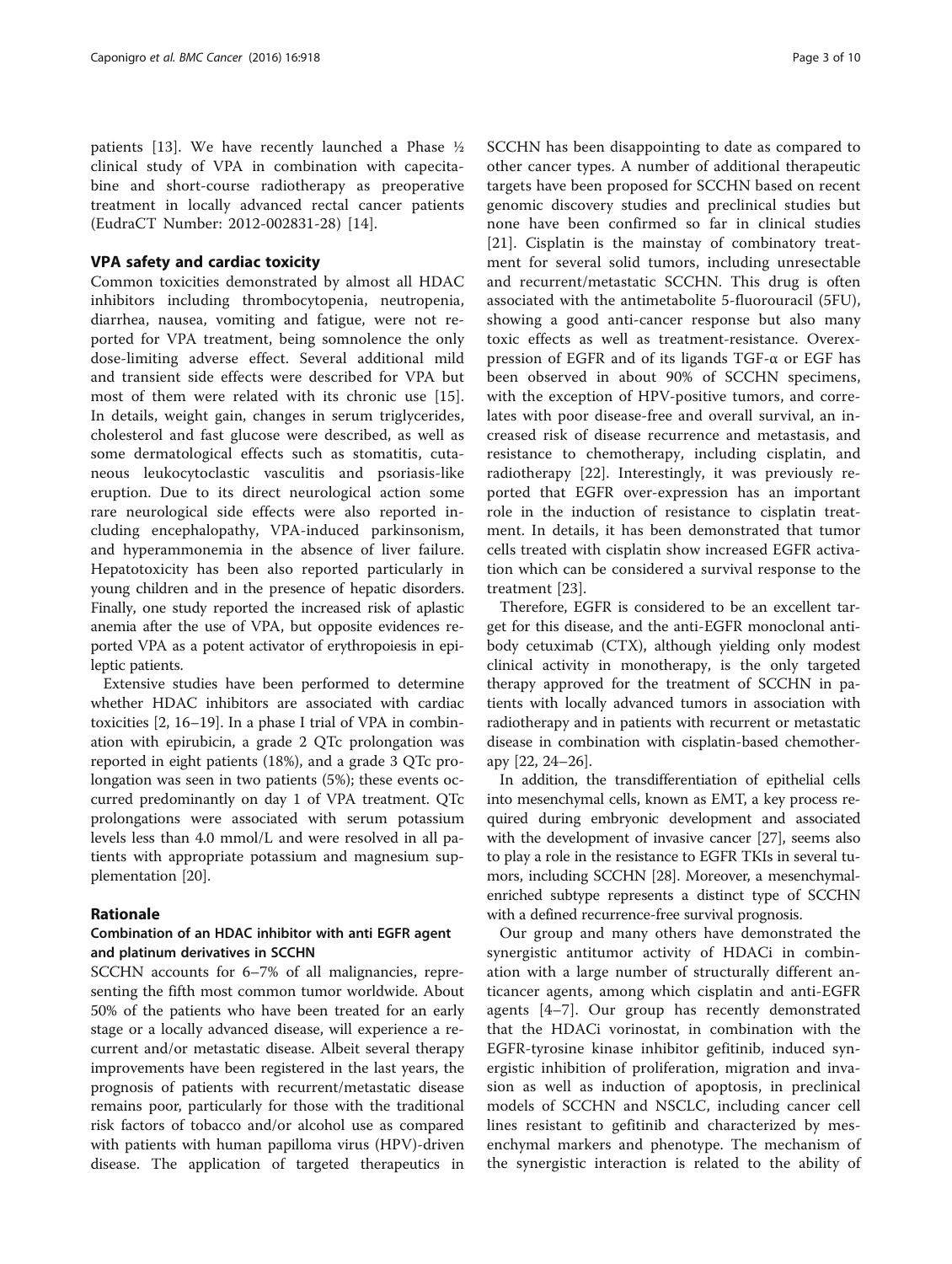vorinostat to modulate the expression and the activity of ErbB receptors (EGFR, ErbB2 and ErbB3), to reverse EMT, and/or to alter redox homeostasis in gefitinib-resistant cells [[5, 7](#page-8-0), [29](#page-8-0)].

VPA is one of the most studied HDACi in combination therapy with platinum-based drugs in many cancer cell models including SCCHN [[8](#page-8-0)]. Currently valproate is being evaluated in combination with cisplatin in a phase II clinical trial in refractory and recurrent mesothelioma patients [[13\]](#page-8-0).

#### Biomarkers study

SCCHN, given the relative accessibility of tumor to sample, is an ideal cancer type to assess the efficacy of new therapeutic approach with biopsy samples taken before and during treatment to identify biomarkers of response and resistance.

VPA serum levels was correlated in several studies with histone acetylation in tumor samples and in PBMC and was also linked to baseline expression of HDAC isoforms. In oral tongue cancer (generally HPV-negative) it has been demonstrated that HDAC1 and 2 are overexpressed and associated with significantly shorter progression-free survival (PFS) [\[30](#page-8-0)]. Moreover, in several clinical studies the measurement of histone acetylation on PBMC has been studied as a surrogate marker of HDACi activity; however, in most cases this measurement has not been successfully linked to clinical outcome. Recently Yardley et al., have analyzed protein lysine acetylation in preand post-treatment samples collected in a subset of 49 breast cancer patients treated with the combination of the HDACi entinostat plus exemestane demonstrating that hyperacetylation of protein lysines in PBMC was associated with improved clinical outcome, as shown by the prolonged PFS in hyperacetylators versus low acetylators [[31\]](#page-8-0). Elevated levels of protein lysine acetylation maintained in certain patients despite entinostat levels at or below the level of detection at the time of sampling seem to reflect the durability and potency of the pharmacodynamic effects that low sustained concentrations of entinostat can elicit. Biomarker studies in clinical trials have shown that, besides histone hyperacetylation, the major effects of HDAC treatment in solid tumors were p21 overexpression and Ki-67/MIB-1 downregulation, two features typically related with cell differentiation and growth arrest. As mentioned above, HDAC inhibitor can sensitize cancer cells to cisplatin by different mechanisms including the regulation of the expression of DNA repair genes such as RAD51 [\[32\]](#page-8-0) and the downregulation of antiapoptotic genes such as BCL2 and XIAP [[8](#page-8-0)]. There are evidences that cancer with moderate expression of EGFR are more sensitive to CTX compared with those

that express very high levels of EGFR [\[33](#page-8-0)]. Preclinical study showed CTX resistant cell line express not only increase in EGFR but in also other members of the same family and in particular HER2 and HER3 as well as MET. HER4 has been observed overexpressed in some HNSCC cancer cell lines where it is associated with higher proliferative rate [[34\]](#page-8-0). It has been observed that MET expression represent an independent predictor of reduced disease-free and overall survival in HNSCC patients [[35](#page-8-0)]. Even more compelling are data that correlate MET expression and radiation [[35\]](#page-8-0), cisplatin [\[36](#page-9-0), [37\]](#page-9-0) and CTX [[38\]](#page-9-0) in SCCHN. The majority of SCCHN (>90%) overexpress the epidermal growth factor receptor (EGFR or HER1) HER1, which correlates with a poor prognosis and overall resistance to therapy. Immunotherapy with the EGFR-specific IgG1 mAb, CTX, significantly improves survival of SCCHN patients with advanced or metastatic disease [[25\]](#page-8-0). The available evidence is consistent with the possibility that the beneficial effects of CTX administration on the clinical course of the disease reflect both inhibition of EGFR tyrosine phosphorylation and triggering of antibody-dependent, cell-mediated cytotoxicity (ADCC) of SCCHN cells [[39\]](#page-9-0). Binding of CTX to the EGFR leads to internalization and degradation of the antibody–receptor complex and downregulation of EGFR expression [\[33](#page-8-0)]. Also CTX can activate immune cells that bear receptors for the Fc (constant portion) of IgG such as natural killer (NK) cells. NK cells have an activating Fc receptor for IgG (FcγRIIIa), which mediates Ab dependent cellular cytotoxicity (ADCC) and enhances production of interferon-γ (IFN-γ) in response to Ab-coated targets [[40, 41](#page-9-0)]. We previously demonstrated that FcγRIIIa polymorphisms were significantly associated with response to anti-EGFR-based therapy in 49 colorectal cancer patients with KRAS wt tumors, The results suggested that prognosis is particularly unfavorable for patients carrying the FcγRIIIa-158F/F genotype [[42](#page-9-0)].

### Methods/Design

V-CHANCE is a phase 2 trial exploring the feasibility and the activity of VPA in combination with the standard Cisplatin-Cetuximab in recurrent/metastatic SCCHN never treated with first-line chemotherapy patients. The study includes an explorative analysis of the potential prognostic or predictive role of several biomarkers with the aim of improving the knowledge of the mechanisms by which VPA enhances chemotherapy effect and of identifying early predictors of treatment response/resistance.

#### **Objectives**

The primary objective of the study is to assess whether VPA, given concomitantly with the conventional cisplatin-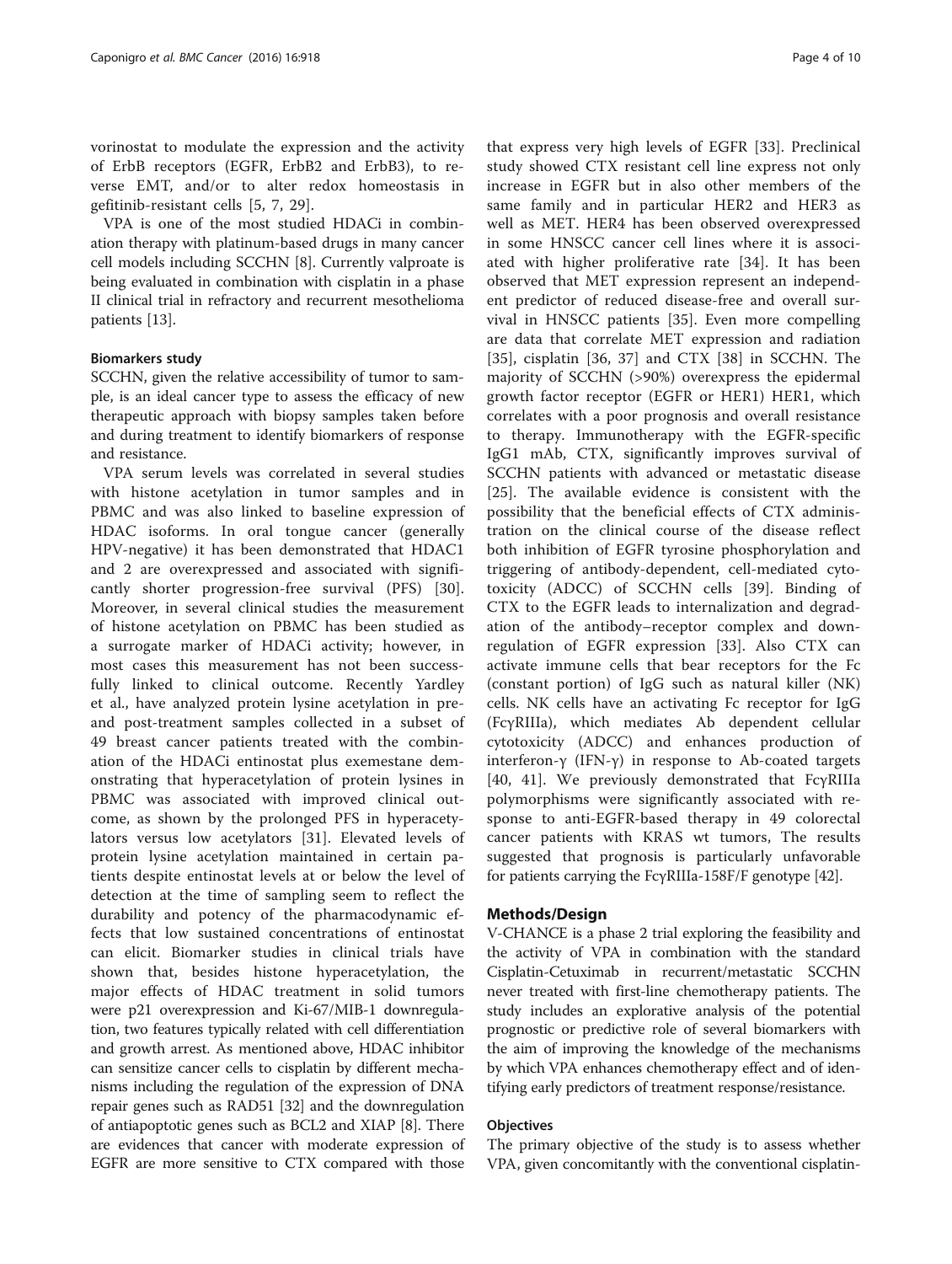cetuximab regimen, can improve treatment activity (in terms of objective response rate) in patients with recurrent/metastatic SCCHN.

Secondary objectives are response duration, time to progression, overall survival, safety.

A translational study is also planned with several objectives: (a) to compare the expression of several biomarkers (p21/WAF, p16/INK4 and Ki-67/MIB-1, histones and proteins acetylation (H&P-Ac), HDAC isoforms) in the tumor and normal mucosa, to evaluate the tumor expression of markers of treatment efficacy/resistance (pEGFR, MET, RAD51, XRCC1, Bcl2 and XIAP γH2AX, VEGF). (b) to evaluate Histones and proteins acetylation on PBMC as additional surrogate pharmacodynamic markers of VPA activity at different time points during and after treatment. (c) to ensure achievement of the target serum level range, performing valproate test, and to compare it with histones and proteins acetylation.

#### Ethical aspects

The procedures set out in this study protocol are designed to ensure that the principles of the Good Clinical Practice guidelines of the International Conference on Harmonization (ICH) and the Declaration of Helsinki are respected in the conduct, evaluation and documentation of this study. The study was approved by the Independent Ethical Committee (CEI) of the National Cancer Institute of Naples, Italy (Clearence obtained with prot. N. CEI/304/14, 17.07.2014). Patients provide written informed consent for participating in the study and for allowing to collect tissue and blood samples.

#### Study design

V-CHANCE is a phase 2 study performed in patients with recurrent/metastatic SCCHN never treated with first-line chemotherapy. Patients will be treated with cisplatin (75 mg/m<sup>2</sup> on day 1 to be repeated every 21 days), CTX (loading dose of 400 mg/m<sup>2</sup> followed by a maintenance dose of 250 mg/m<sup>2</sup> to be repeated weekly) and VPA (increasing oral doses, from 500 mg/day on day −14 until a full dose of 1500 mg at day 1, with a titration strategy in a patient for a target serum level range of 50–100 μg/ml). RECIST criteria version 1.1 will be employed with the aim to determine the response rate. In particular, complete responses (CR) will be defined as the total disappearance of all target lesions; partial response (PR) will be observed when the sum of largest diameters of the target lesions will decrease by at least 30%. A 20% increase in the sum of diameter of target lesions will qualify as progressive disease (PD). Stable disease will be defined as neither sufficient shrinkage to qualify for PR nor sufficient increase to qualify for PD. Overall response rate (ORR) will be calculated as the sum of CRs and PRs; while disease control rate (DCR) will correspond to the sum of PS, CRs and SDs).

#### Sample size calculation

Simon 2 stage minimax design will be used for this trial. First stage sample size will include 21 patients and the upper limit for first stage rejection of drugs will be eight patients. Maximum sample size will be 39 patients with the upper limit for second stage rejection being 18 patients. Patients have to be enrolled with the aim to distinguish between the null and alternative hypotheses, with a significance level of 0.05 and a power of 80%.

### Patient selection criteria Inclusion criteria

Patients  $\geq 18$  years, diagnosed, histologically or cytologically, with squamous cell carcinoma of head and neck (except nasopharynx) will be admitted in the study. Patients have to have first-line recurrent and/or metastatic disease and no prior chemotherapy except for chemoradiation or induction chemotherapy followed by local treatment given in the context of a curative strategy. ECOG performance status ≤1 at study entry, a life expectancy > 3 months, normal bone marrow reserve, hepatic function, renal function, cardiac function are additional inclusion criteria; effective contraception is mandatory for both male and female patients if the risk of conception exists; a written informed consent has to be signed.

#### Exclusion criteria

Main exclusion criteria are the following: Concomitant treatment with other experimental drugs; brain metastases (CT scan or MRI required only in case of clinical suspicion of CNS metastases); non-squamous cell histology; any concurrent malignancy (patient with a previous malignancy but without evidence of disease for 5 years will be allowed to enter the trial); history of myocardial infarction within the last 12 months; significant cardiovascular comorbidity; patients with long QTsyndrome, or QTc interval duration > 480 msec, or concomitant medication with drugs prolonging QTc; known or suspected hypersensitivity to any of the study drugs; patient who have had prior treatment with an HDAC inhibitor and patients who have received compounds with HDAC inhibitor-like activity, such as VPA; major surgical procedure, within 28 days prior to study treatment start; patients who cannot take oral medication, who require intravenous feeding, have had prior surgical procedures affecting absorption, or have active peptic ulcer disease; pregnant or lactating women and sexually active males and females (of childbearing potential) unwilling to practice contraception during the study.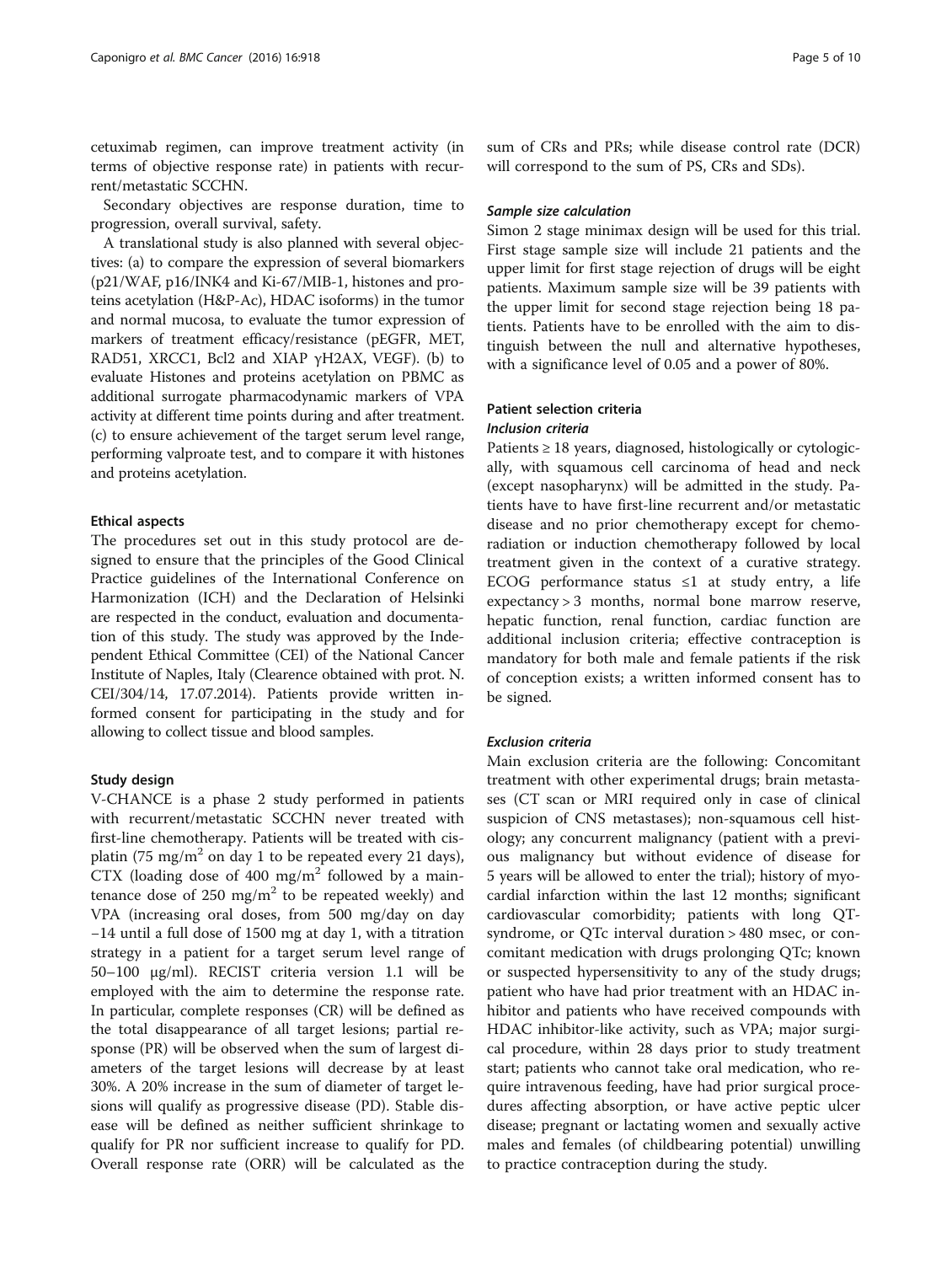#### Treatment plan

Treatment with VPA includes a titration strategy applied in each patient looking for a serum concentration that is considered useful to produce the desired synergistic effect with cisplatin and CTX. Treatment will be administrated orally starting at day −14 with a 500 mg slow releasing tablet at evening. Thereafter, the dose will be increased also using 300 mg tablets (Table 1).

In the morning of day −4, within 2 h after taking the morning dose, serum level of VPA will be checked using a commercially available valproate test, and will be adjusted depending on the reached steady level. The target serum level range will be 50–100 μg/ml which represents the recommended values for the treatment of epilepsy. At any time, in case of grade 2 somnolence or fatigue the VPA dose will be reduced by 200 mg/day steps up to reaching grade  $\leq 1$  independently of the actual serum level. In case of grade ≥3 somnolence or fatigue VPA will be definitely discontinued. In case of asymptomatic QTc prolongation development (QTc >500 ms, or QT prolongation >600 ms,) VPA has to be interrupted. Electrolytes and concomitant medications have to be checked and corrected. ECG has to be repeated after 24 h. If the event is resolved, treatment with VPA can be resumed but the dose will be reduced by −200 mg/day; on the contrary, if QT prolongation is confirmed VPA has to be interrupted [\[43, 44\]](#page-9-0). In case of symptomatic QTc prolongation development (QTc > 500 ms or QT prolongation > 600 ms,) and association with symptoms suggestive of a ventricular tachyarrhythmia, VPA has to be interrupted. At day 1 cisplatin at dose of 75 mg/m2 given every 3 weeks and CTX at induction dose of 400 mg/m2 followed by maintenance doses of 250 mg/m2 given weekly, will be administered. Adequate intravenous hydration will be required prior and after cisplatin administration. Antiemetic prophylaxis with dexamethasone and palonosetron before cisplatin will be also administered. Toxicity due to cisplatin administration may be managed by symptomatic treatment, dose interruptions and dose adjustment. Once the dose has been reduced it should not be increased at a

Table 1 Valproic acid dose titration

| Days            | Morning<br>dose (mg) | Afternoon<br>dose (mg) | Evening<br>dose (mg) |
|-----------------|----------------------|------------------------|----------------------|
| $-14$ and $-13$ | 0                    | 0                      | 500                  |
| $-12$ and $-11$ | 300                  | 0                      | 500                  |
| $-10$ and $-9$  | 500                  | 0                      | 500                  |
| $-8$ and $-7$   | 500                  | 300                    | 500                  |
| $-6$ and $-5$   | 500                  | 500                    | 500                  |
| $-4$ and $-3$   | 500                  | 500                    | 500                  |
| $-2$ and $-1$   | 500                  | 500                    | 500                  |

The interval between each dose will be 12 h from the −14 day to −9 day and it will be 8 h from −8 day

later time. Doses of cisplatin omitted for toxicity are not replaced or restored. At the time of recycling, blood tests have to be normal (Absolute Neutrophil Count  $1.5 \times 10^9$ /L, platelets  $100 \times 10^9$ /L). If lower values, or at least grade 2 non-hematologic toxicities, are detected, treatment will be interrupted and restored when toxicity is back to grade 1, treatment will be restarted at the same drug dosage. If at any time during a chemotherapy cycle febrile neutropenia, grade 4 neutropenia, grade 4 thrombocytopenia, non-hematologic grade 3 toxicities occur, the subsequent chemotherapy doses will be administered with 50% of the initial dose. No primary prophylaxis with G-CSF is allowed, but secondary prophylaxis is allowed.

#### Assessment and procedures

Assessment and procedures, including those for exploratory objectives (see below) are illustrated in Fig. [1.](#page-6-0) Briefly, baseline procedures will include: HPV-test, full laboratory tests evaluation, cardiologic assessment including ultrasonography, fiberoscopy and Computed Tomography scan of head, neck, thorax and abdomen. Other tests may be performed at the researcher's discretion.

Each treatment cycle will last 21 days, including administration of cisplatin and CTX on day 1, only CTX repeated on days 8 and 15 and VPA will be given orally throughout the entire cycle. A complete physical exam and a complete serum evaluation of blood cell count, electrolytes, renal and liver function will be performed weekly. Serum concentration of VPA will be assessed every 2 weeks. A complete restaging will be performed after three cycles of chemotherapy and will consist of Computed Tomography scan of head, neck, thorax and abdomen within 21 days from the last chemotherapy administration, a new fibroscopy, a second evaluation of H3 acetylation on blood mononuclear cells peripheral extracted from a peripheral blood sample, a second tumor biopsy in which immunohistochemical assay will be done in order to evaluate marker modification upon treatment. The last one will be performed at the end of treatment (after 3 or 6 cycles) only in presence of measurable and/or evaluable disease.

#### Toxicity evaluation criteria

Acute toxicity will be assessed weekly with clinical examination and blood tests using Common Toxicity Criteria for Adverse Events (CTCAE) of the National Cancer Institute, version 4.0, June 14, 2010.

#### Response evaluation criteria

Response is assessed after 3 cycles. In case of CR, PR, SD, 3 additional cycles will be given. Patients will receive a maximum of 6 cycles. Follow-up tests were carried out every 2 months, until progression.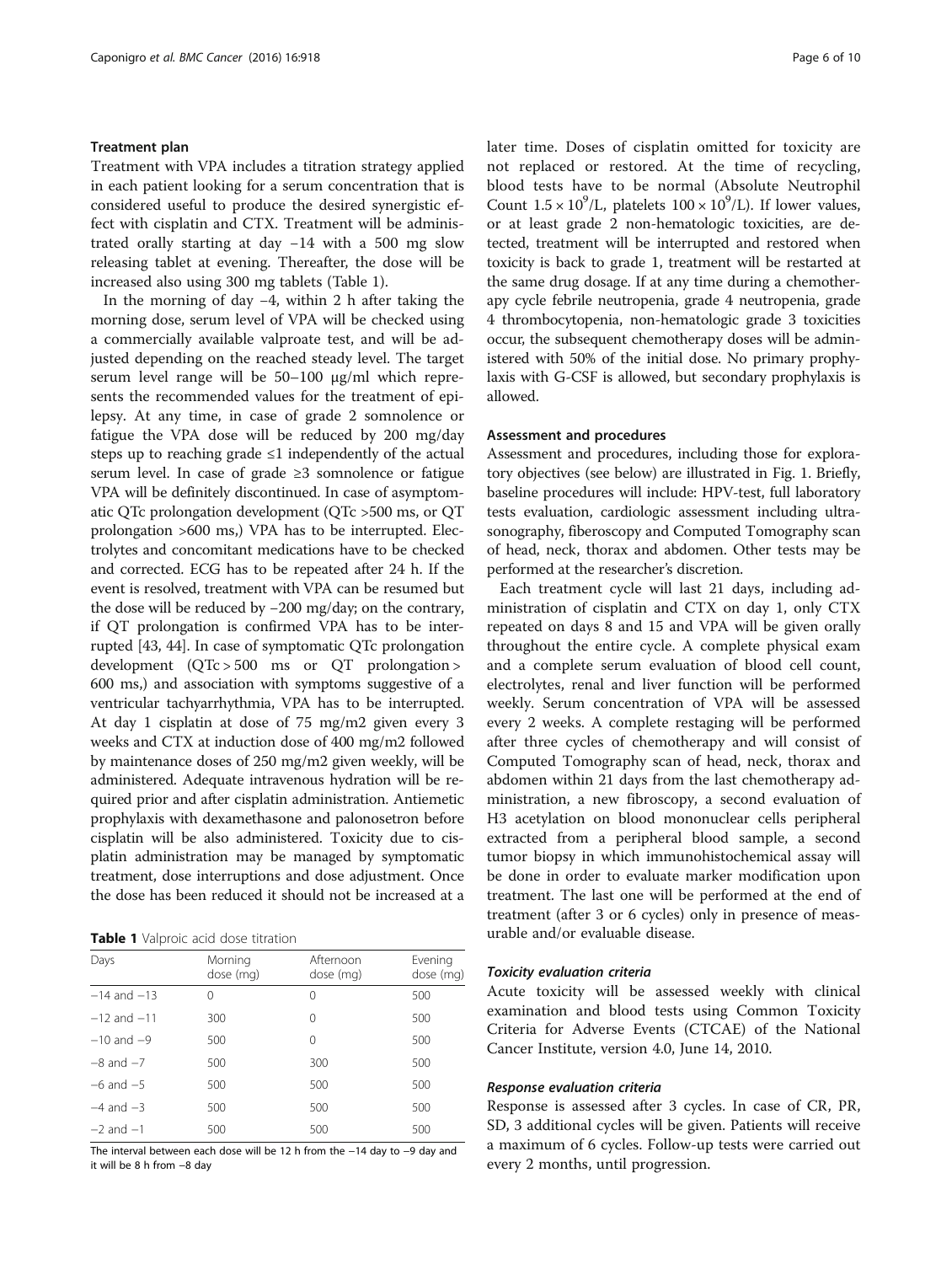<span id="page-6-0"></span>

#### Biomarkers

Tumor biopsy and normal mucosa will be collected at baseline (before starting VPA treatment) and possibly within the diagnostic biopsy) at day −2, before starting chemotherapy, and after 3 or 6 cycles of treatment at the first or second evaluation only in presence of measurable and/or evaluable disease. The following markers will be measured: p21/WAF, p16/INK4 and Ki-67/MIB-1, histones and proteins acetylation, as surrogate pharmacodynamic markers of VPA activity on tumor; HDAC isoforms, only at baseline, as potential predictive markers of VPA activity. The tumor expression of all the markers at baseline will be compared with normal mucosa expression and with the tumor expression after treatment. Moreover, at baseline, at day −2 and eventually after 3–6 cycles (see above), EGFR, p-EGFR, MET, RAD51, XRCC1, γH2AX, will be measured as markers of treatment efficacy/resistance evaluated by real-time PCR with the specific primers and probes or by immunohistochemistry. Peripheral blood samples will be collected at baseline, at day −4, 1, 8, at the end of every cycle, at day 22 and at the end of treatment. Histones and proteins acetylation on PBMC will be done as additional surrogate pharmacodynamic markers of VPA activity at different time points during and after treatment. Valproate test will be performed to ensure achievement of the target serum level range and to compare it with histones and proteins acetylation.

Moreover, the CTX induced ADCC activity will be evaluated at baseline by an in vitro assay according to the previoulsy described methods [[42\]](#page-9-0) on PBMC and results will be correlated with polymorphisms of FcyRIIa-H131R and the FcyRIIIa-V158F.

#### Statistical analysis

The overall response rate (ORR) will be calculated with 95% confidence interval. Time to progression, duration of response and overall survival will be calculated from the first treatment day until the day of event occurrence (for OS the date of death or the date of termination of the trial for patients alive at the time end of the study,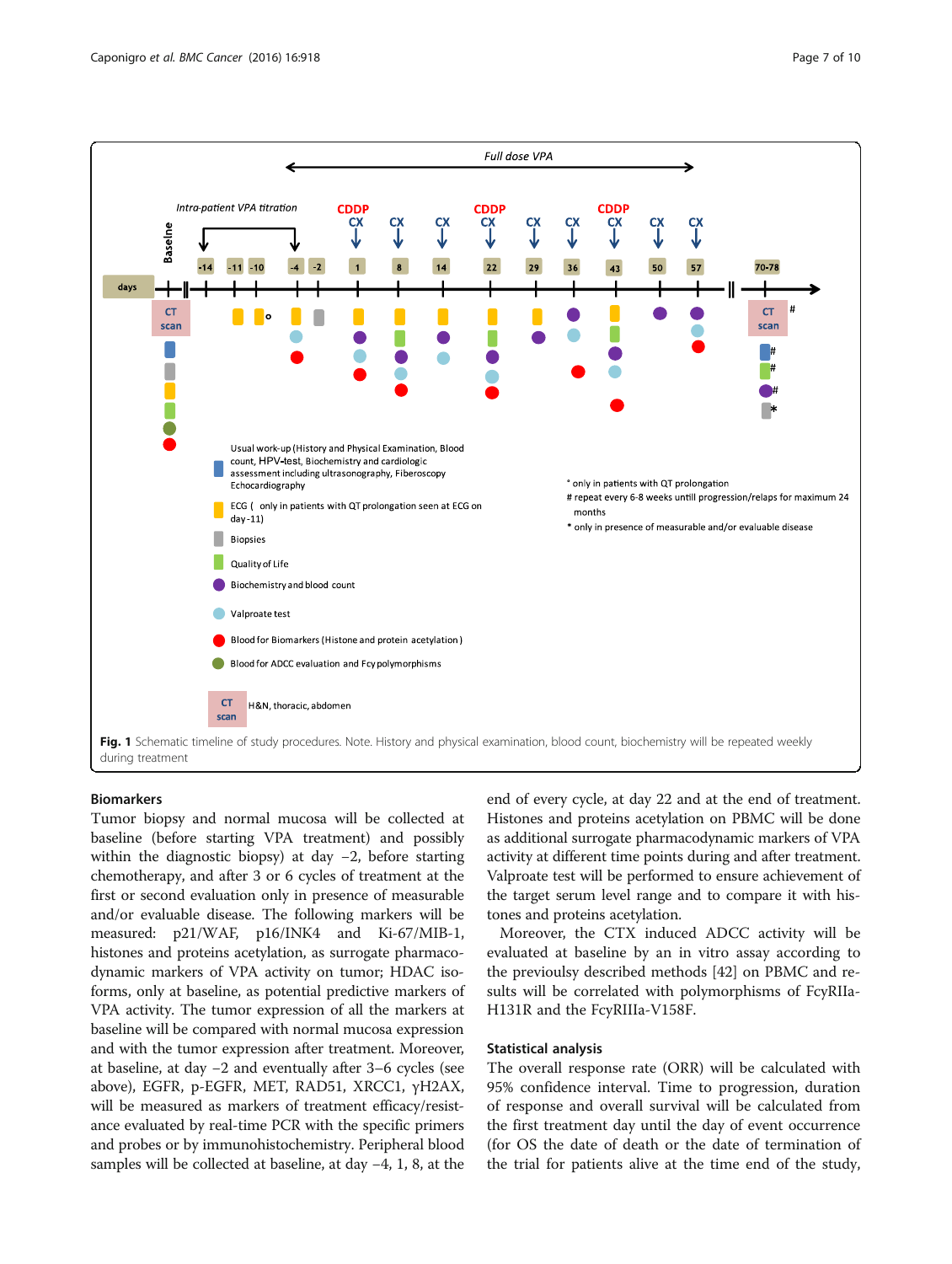or the date of the last follow-up information available for patients lost before the trial end date). Kaplan-Meier methods will be used to estimate all time to event endpoints. For each patient and type of toxicity, the worst degree suffered during the treatment will be described.

Due to the small sample size, statistical analysis of biomarkers data will be conducted with the aim of hypothesis generation. First of all, a complete description of data from biological and pharmacogenomic studies will be done. For biomarkers that might change over time as a consequence of treatment, levels before and after treatment will be compared with appropriate statistical tests, based on the type of data. Serum levels of VPA throughout treatment will be described and compared between different acetylator phenotypes, with appropriate statistical tests. P values  $\leq 0.05$  will be considered significant, and no adjustment is planned for multiple comparisons due to the exploratory nature of the analysis.

#### Quality assurance and data collection procedures

The procedures set out in this study protocol are designed to ensure that the principles of the Good Clinical Practice guidelines of the International Conference on Harmonization (ICH) and the Declaration of Helsinki are respected in the conduct, evaluation and documentation of this study. Patient registration and data collection are centralized at the National Cancer Institute of Naples. Biological analyses are centralized at the Experimental Pharmacology Unit of the NCI of Naples.

#### **Discussion**

In spite of improvements in the treatment of squamous cell carcinoma of the head and neck, the prognosis of patients with recurrent/metastatic disease remains poor. The goal of V-CHANCE study is to demonstrate the feasibility and efficacy of cisplatin/CTX plus VPA to provide a less toxic and more effective first line chemotherapy regimen in patients with R/M SCCHN. The choice of VPA as additional drug in patients treated with cisplatin and CTX should provide a three- drug regimen whose toxicity should not exceed that of the standard two-drug regimen. A new three-drug regimen to be considered less toxic than the 5-fluorouracil-containing other standard, adding a safe and low cost generic drug with HDACi activity such as VPA to the doublet cisplatin-CTX.

Furthermore, the correlative studies could identify potential appealing prognostic/predictive biomarkers of toxicity and efficacy adding also new insight in the mechanism of interaction between VPA, cisplatin and CTX.

Overall, this study is basically aimed at finding out new standards of care in recurrent/metastatic SCCHN.

#### **Endnotes**

 $^{\rm 1}$ [http://www.fda.gov/newsevents/newsroom/pressan](http://www.fda.gov/newsevents/newsroom/pressannouncements/ucm403929.htm)[nouncements/ucm403929.htm](http://www.fda.gov/newsevents/newsroom/pressannouncements/ucm403929.htm) <sup>2</sup>

<sup>2</sup>[http://www.fda.gov/NewsEvents/Newsroom/PressAn](http://www.fda.gov/NewsEvents/Newsroom/PressAnnouncements/ucm435296.htm)[nouncements/ucm435296.htm](http://www.fda.gov/NewsEvents/Newsroom/PressAnnouncements/ucm435296.htm)

#### Abbreviations

5FU: 5-fluorouracil; ADCC: Antibody dependent cellular cytotoxicity; CNS: Central Nervous System; CR: Complete responses; CT: Computed tomography; CTCAE: Common toxicity criteria for adverse events; CTX: Cetuximab; DCR: Disease control rate; DLT: Dose limiting toxicity; ECG: Electrocardiogram; ECOG: Eastern Cooperative Oncology Group; EDTA: Etilendiamminotetraacetic acid; EGFR: Epidermal growth factor receptor; EMT: Epithelial to mesenchimal transition; FDA: Food and Drug Administration; FEC100: 5-fluorouracil epirubicin, and cyclophosphamide; GCP: Good clinical practice; HDACi: Histone deacetylase inhibitors; HPV: Human papillomavirus; ICH: International Conference on Harmonization; MRI: Magnetic resonance imaging; MTD: Maximum tolerated dose; ORR: Overall response rate; PBMC: Peripheral blood mononuclear cells; PD: Progressive disease; PFS: Progression free survival; PR: Partial response; PS: Performance status; PVCs: Premature ventricular contractions; R/M: Recurrent/Metastatic; RECIST: Response evaluation criteria in solid tumors; SCCHN: Squamous cell carcinoma of the head and neck; SVC: Superior vena cava; TGF- α: Tansforming growth factor alpha; VOR: Vorinostat; VPA: Valproic acid

#### Acknowledgements

Not applicable.

#### Funding

The study is a non-profit academic investigator initiated trial promoted by Istituto Nazionale Tumori di Napoli G. Pascale who will provide insurance policy. The trial is supported by a peer-reviewed research grant (M4/3-2014) to F. Caponigro (Ministry of Health grant 'Ricerca Corrente' to Istituto Nazionale Tumori di Napoli).

#### Availability of data and materials

Not applicable.

#### Authors' contributions

Trial conception and design: FC, EDG, FI, FL, CA, EP, MGM, MDM, PMu, EC, AP, FS, PMa, RD, GB, RdC, NSL, SS, AT, AIZ, FB, AD, EC, MM, MP, GDF, FP, AB. Manuscript drafting: FC, AB, EDG. Manuscript revision and final approval: All.

#### Competing interests

The authors declare that they have no competing interest.

#### Consent for publication

Not applicable.

#### Ethics approval and consent to participate

The trial was approved by the Ethical Committee of the National Cancer Institute of Naples (CEI/304/14). All participants provided written, signed informed consent.

#### Author details

<sup>1</sup>Head and Neck Medical Oncology Unit, Istituto Nazionale per lo Studio e la Cura dei Tumori, "Fondazione G. Pascale," IRCCS, Naples, Italy. <sup>2</sup>Experimental Pharmacology Unit, Istituto Nazionale per lo Studio e la Cura dei Tumori, "Fondazione G. Pascale," IRCCS, Naples, Italy. <sup>3</sup> Head and neck Surgery Unit, Istituto Nazionale per lo Studio e la Cura dei Tumori, "Fondazione G. Pascale," IRCCS, Naples, Italy. <sup>4</sup>Melanoma and soft tissue Surgery Unit, Istituto Nazionale per lo Studio e la Cura dei Tumori, "Fondazione G. Pascale," IRCCS, Naples, Italy. <sup>5</sup>Radiotherapy Unit, Istituto Nazionale per lo Studio e la Cura dei Tumori, "Fondazione G. Pascale," IRCCS, Naples, Italy. <sup>6</sup>Clinical Pathology Unit Istituto Nazionale per lo Studio e la Cura dei Tumori, "Fondazione G. Pascale," IRCCS, Naples, Italy. <sup>7</sup>Radiology Unit, Istituto Nazionale per lo Studio e la Cura dei Tumori, "Fondazione G. Pascale," IRCCS, Naples, Italy. <sup>8</sup>Pharmacy Unit, Istituto Nazionale per lo Studio e la Cura dei Tumori, "Fondazione G. Pascale," IRCCS, Naples, Italy. <sup>9</sup>Pathology Unit, Istituto Nazionale per lo Studio e la Cura dei Tumori, "Fondazione G. Pascale," IRCCS, Naples, Italy. <sup>10</sup>Functional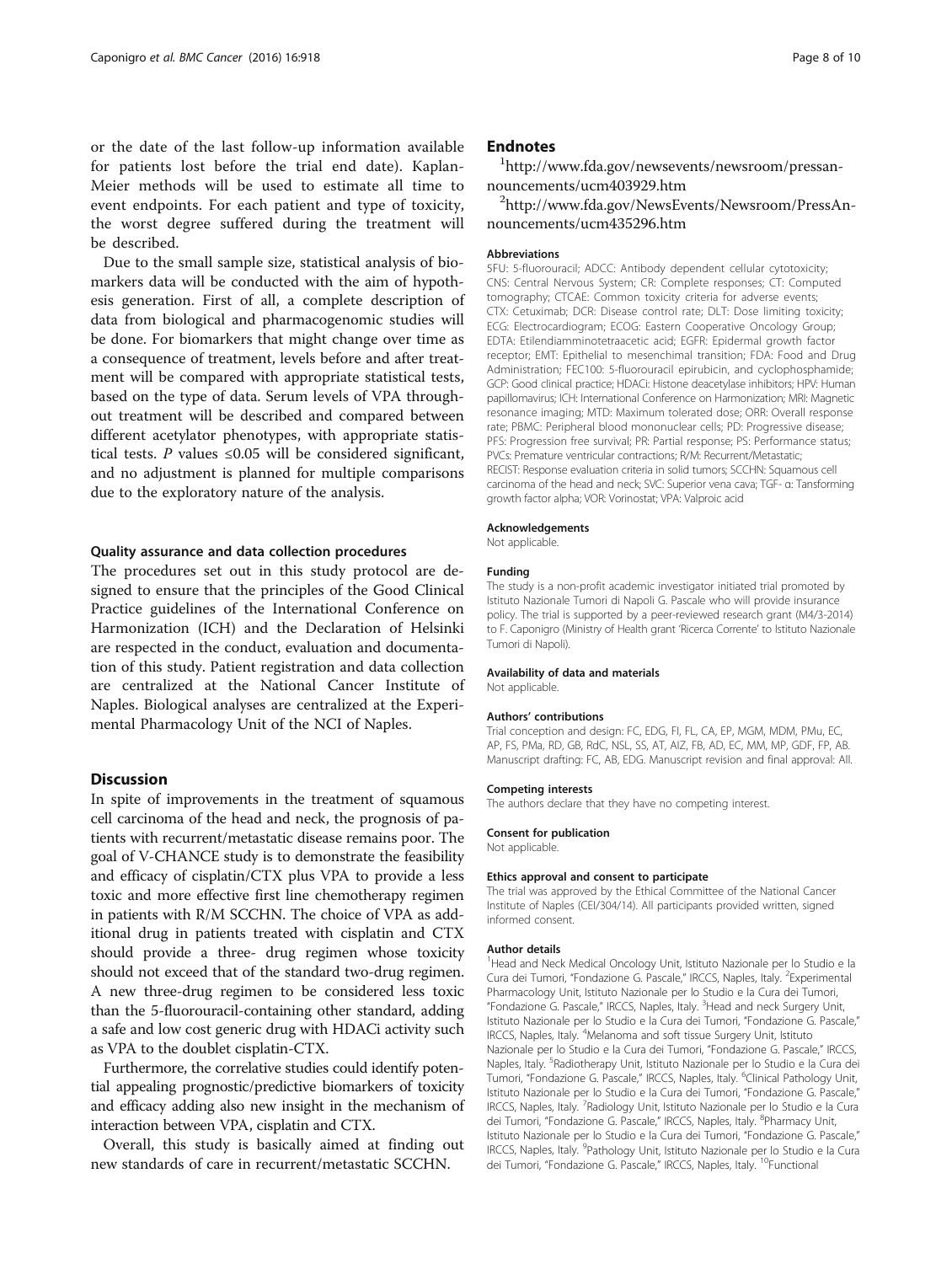<span id="page-8-0"></span>Genomics Unit, Istituto Nazionale per lo Studio e la Cura dei Tumori, "Fondazione G. Pascale," IRCCS, Naples, Italy. 11Scientific Direction, Istituto Nazionale per lo Studio e la Cura dei Tumori, "Fondazione G. Pascale," IRCCS, Naples, Italy. 12Present Address: Medical Oncology Unit, POC SS Annunziata, Taranto, Italy.

#### Received: 23 December 2015 Accepted: 20 November 2016 Published online: 25 November 2016

#### References

- 1. Budillon A, Di Gennaro E, Bruzzese F, Rocco M, Manzo G, Caraglia M. Histone deacetylase inhibitors: a new wave of molecular targeted anticancer agents. Recent Pat Anticancer Drug Discov. 2007;2(2):119–34.
- 2. Mann BS, Johnson JR, Cohen MH, Justice R, Pazdur R. FDA approval summary: vorinostat for treatment of advanced primary cutaneous T-cell lymphoma. Oncologist. 2007;12(10):1247–52.
- 3. Khot A, Dickinson M, Prince HM. Romidepsin for peripheral T-cell lymphoma. Expert Rev Hematol. 2013;6(4):351–9.
- 4. Di Gennaro E, Piro G, Chianese MI, Franco R, Di Cintio A, Moccia T, Luciano A, de Ruggiero I, Bruzzese F, Avallone A, et al. Vorinostat synergises with capecitabine through upregulation of thymidine phosphorylase. Br J Cancer. 2010;103(11):1680–91.
- 5. Bruzzese F, Leone A, Rocco M, Carbone C, Piro G, Caraglia M, Di Gennaro E, Budillon A. HDAC inhibitor vorinostat enhances the antitumor effect of gefitinib in squamous cell carcinoma of head and neck by modulating ErbB receptor expression and reverting EMT. J Cell Physiol. 2011;226(9):2378–90.
- 6. Bruzzese F, Rocco M, Castelli S, Di Gennaro E, Desideri A, Budillon A. Synergistic antitumor effect between vorinostat and topotecan in small cell lung cancer cells is mediated by generation of reactive oxygen species and DNA damage-induced apoptosis. Mol Cancer Ther. 2009;8(11):3075–87.
- Leone A, Roca MS, Ciardiello C, Terranova-Barberio M, Vitagliano C, Ciliberto G, Mancini R, Di Gennaro E, Bruzzese F, Budillon A. Vorinostat synergizes with EGFR inhibitors in NSCLC cells by increasing ROS via up-regulation of the major mitochondrial porin VDAC1 and modulation of the c-Myc-NRF2- KEAP1 pathway. Free Radic Biol Med. 2015;89:287–99.
- 8. Diyabalanage HV, Granda ML, Hooker JM. Combination therapy: histone deacetylase inhibitors and platinum-based chemotherapeutics for cancer. Cancer Lett. 2013;329(1):1–8.
- 9. Duenas-Gonzalez A, Candelaria M, Perez-Plascencia C, Perez-Cardenas E, de la Cruz-Hernandez E, Herrera LA. Valproic acid as epigenetic cancer drug: preclinical, clinical and transcriptional effects on solid tumors. Cancer Treat Rev. 2008;34(3):206–22.
- 10. Chavez-Blanco A, Segura-Pacheco B, Perez-Cardenas E, Taja-Chayeb L, Cetina L, Candelaria M, Cantu D, Gonzalez-Fierro A, Garcia-Lopez P, Zambrano P, et al. Histone acetylation and histone deacetylase activity of magnesium valproate in tumor and peripheral blood of patients with cervical cancer. A phase I study. Mol Cancer. 2005;4(1):22.
- 11. Arce C, Perez-Plasencia C, Gonzalez-Fierro A, de la Cruz-Hernandez E, Revilla-Vazquez A, Chavez-Blanco A, Trejo-Becerril C, Perez-Cardenas E, Taja-Chayeb L, Bargallo E, et al. A proof-of-principle study of epigenetic therapy added to neoadjuvant doxorubicin cyclophosphamide for locally advanced breast cancer. PLoS One. 2006;1:e98.
- 12. Munster P, Marchion D, Bicaku E, Lacevic M, Kim J, Centeno B, Daud A, Neuger A, Minton S, Sullivan D. Clinical and biological effects of valproic acid as a histone deacetylase inhibitor on tumor and surrogate tissues: phase I/II trial of valproic acid and epirubicin/FEC. Clin Cancer Res. 2009; 15(7):2488–96.
- 13. Vandermeers F, Hubert P, Delvenne P, Mascaux C, Grigoriu B, Burny A, Scherpereel A, Willems L. Valproate, in combination with pemetrexed and cisplatin, provides additional efficacy to the treatment of malignant mesothelioma. Clin Cancer Res. 2009;15(8):2818–28.
- 14. Avallone A, Piccirillo MC, Delrio P, Pecori B, Di Gennaro E, Aloj L, Tatangelo F, D'Angelo V, Granata C, Cavalcanti E, et al. Phase 1/2 study of valproic acid and short-course radiotherapy plus capecitabine as preoperative treatment in low-moderate risk rectal cancer-V-shoRT-R3 (Valproic acid–short Radiotherapy–rectum 3rd trial). BMC Cancer. 2014;14:875.
- 15. Chateauvieux S, Morceau F, Dicato M, Diederich M. Molecular and therapeutic potential and toxicity of valproic acid. J Biomed Biotechnol. 2010;2010:479364.
- 16. Sandor V, Bakke S, Robey RW, Kang MH, Blagosklonny MV, Bender J, Brooks R, Piekarz RL, Tucker E, Figg WD, et al. Phase I trial of the histone

deacetylase inhibitor, depsipeptide (FR901228, NSC 630176), in patients with refractory neoplasms. Clin Cancer Res. 2002;8(3):718–28.

- 17. Byrd JC, Marcucci G, Parthun MR, Xiao JJ, Klisovic RB, Moran M, Lin TS, Liu S, Sklenar AR, Davis ME, et al. A phase 1 and pharmacodynamic study of depsipeptide (FK228) in chronic lymphocytic leukemia and acute myeloid leukemia. Blood. 2005;105(3):959–67.
- 18. Shah MH, Binkley P, Chan K, Xiao J, Arbogast D, Collamore M, Farra Y, Young D, Grever M. Cardiotoxicity of histone deacetylase inhibitor depsipeptide in patients with metastatic neuroendocrine tumors. Clin Cancer Res. 2006;12(13):3997–4003.
- 19. Molife R, Fong P, Scurr M, Judson I, Kaye S, de Bono J. HDAC inhibitors and cardiac safety. Clin Cancer Res. 2007;13(3):1068. author reply 1068–1069.
- 20. Munster P, Marchion D, Bicaku E, Schmitt M, Lee JH, DeConti R, Simon G, Fishman M, Minton S, Garrett C, et al. Phase I trial of histone deacetylase inhibition by valproic acid followed by the topoisomerase II inhibitor epirubicin in advanced solid tumors: a clinical and translational study. J Clin Oncol. 2007;25(15):1979–85.
- 21. Hammerman PS, Hayes DN, Grandis JR. Therapeutic insights from genomic studies of head and neck squamous cell carcinomas. Cancer Discov. 2015;5(3):239–44.
- 22. Burtness B, Bauman JE, Galloway T. Novel targets in HPV-negative head and neck cancer: overcoming resistance to EGFR inhibition. Lancet Oncol. 2013; 14(8):e302–9.
- 23. Benhar M, Engelberg D, Levitzki A. Cisplatin-induced activation of the EGF receptor. Oncogene. 2002;21(57):8723–31.
- 24. Vermorken JB, Mesia R, Rivera F, Remenar E, Kawecki A, Rottey S, Erfan J, Zabolotnyy D, Kienzer HR, Cupissol D, et al. Platinum-based chemotherapy plus cetuximab in head and neck cancer. N Engl J Med. 2008;359(11):1116–27.
- 25. Bonner JA, Harari PM, Giralt J, Azarnia N, Shin DM, Cohen RB, Jones CU, Sur R, Raben D, Jassem J, et al. Radiotherapy plus cetuximab for squamous-cell carcinoma of the head and neck. N Engl J Med. 2006;354(6):567–78.
- 26. Bonner JA, Harari PM, Giralt J, Cohen RB, Jones CU, Sur RK, Raben D, Baselga J, Spencer SA, Zhu J, et al. Radiotherapy plus cetuximab for locoregionally advanced head and neck cancer: 5-year survival data from a phase 3 randomised trial, and relation between cetuximab-induced rash and survival. Lancet Oncol. 2010;11(1):21–8.
- 27. Gavert N, Ben-Ze'ev A. Epithelial-mesenchymal transition and the invasive potential of tumors. Trends Mol Med. 2008;14(5):199–209.
- 28. Erjala K, Sundvall M, Junttila TT, Zhang N, Savisalo M, Mali P, Kulmala J, Pulkkinen J, Grenman R, Elenius K. Signaling via ErbB2 and ErbB3 associates with resistance and epidermal growth factor receptor (EGFR) amplification with sensitivity to EGFR inhibitor gefitinib in head and neck squamous cell carcinoma cells. Clin Cancer Res. 2006;12(13):4103–11.
- 29. Bianchi L, Bruzzese F, Leone A, Gagliardi A, Puglia M, Di Gennaro E, Rocco M, Gimigliano A, Pucci B, Armini A, et al. Proteomic analysis identifies differentially expressed proteins after HDAC vorinostat and EGFR inhibitor gefitinib treatments in Hep-2 cancer cells. Proteomics. 2011;11(18):3725–42.
- 30. Theocharis S, Klijanienko J, Giaginis C, Rodriguez J, Jouffroy T, Girod A, Alexandrou P, Sastre-Garau X. Histone deacetylase-1 and −2 expression in mobile tongue squamous cell carcinoma: associations with clinicopathological parameters and patients survival. J Oral Pathol Med. 2011;40(9):706–14.
- 31. Yardley DA, Ismail-Khan RR, Melichar B, Lichinitser M, Munster PN, Klein PM, Cruickshank S, Miller KD, Lee MJ, Trepel JB. Randomized phase II, doubleblind, placebo-controlled study of exemestane with or without entinostat in postmenopausal women with locally recurrent or metastatic estrogen receptor-positive breast cancer progressing on treatment with a nonsteroidal aromatase inhibitor. J Clin Oncol. 2013;31(17):2128–35.
- 32. Adimoolam S, Sirisawad M, Chen J, Thiemann P, Ford JM, Buggy JJ. HDAC inhibitor PCI-24781 decreases RAD51 expression and inhibits homologous recombination. Proc Natl Acad Sci U S A. 2007;104(49):19482–7.
- 33. Burtness B, Goldwasser MA, Flood W, Mattar B, Forastiere AA, Eastern Cooperative Oncology G. Phase III randomized trial of cisplatin plus placebo compared with cisplatin plus cetuximab in metastatic/recurrent head and neck cancer: an Eastern Cooperative Oncology Group study. J Clin Oncol. 2005;23(34):8646–54.
- 34. Barnea I, Haif S, Keshet R, Karaush V, Lev-Ari S, Khafif A, Shtabsky A, Yarden Y, Vexler A, Ben Yosef R. Targeting ErbB-1 and ErbB-4 in irradiated head and neck cancer: results of in vitro and in vivo studies. Head Neck. 2013;35(3):399–407.
- 35. Seiwert TY, Jagadeeswaran R, Faoro L, Janamanchi V, Nallasura V, El Dinali M, Yala S, Kanteti R, Cohen EE, Lingen MW, et al. The MET receptor tyrosine kinase is a potential novel therapeutic target for head and neck squamous cell carcinoma. Cancer Res. 2009;69(7):3021–31.